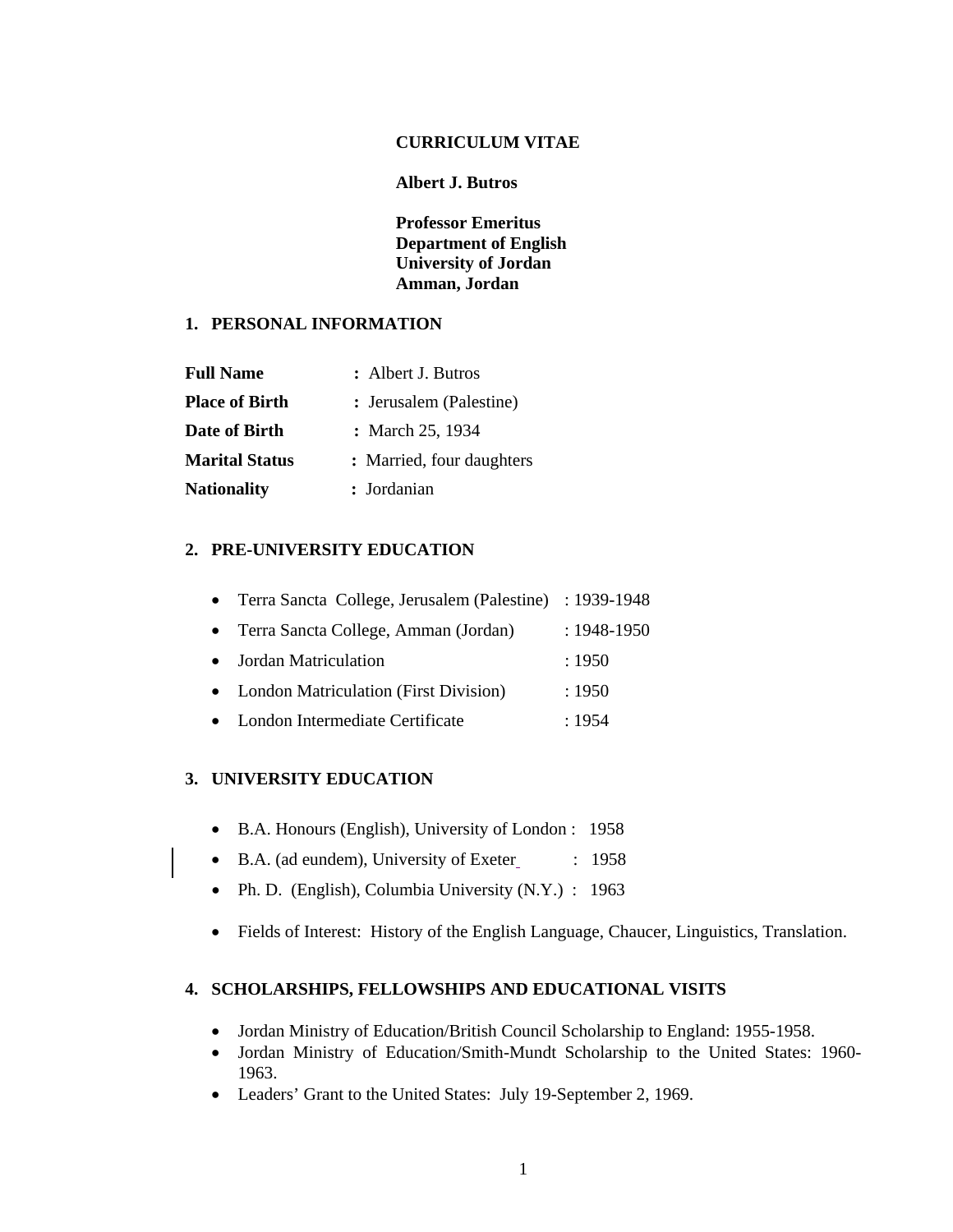- Visiting Professor of English, Ohio Wesleyan University, Delaware, Ohio: 1971-1972.
- Visiting Professor of English, Jordan University for Women, Amman, Jordan: 1995- 1996.
- Educational visits to universities and research centres in: Syria, Lebanon, Iraq, Egypt, Tunisia, Kuwait, Sudan, Morocco, Algeria, Qatar, Turkey, Britain, France, Germany, Italy, Holland, Belgium, the Soviet Union, the United States, Canada, Mexico, Venezuela, Australia, Taiwan, Philippines, Japan, Malaysia, Kenya, Tanzania, Zimbabwe, Ireland, Iceland.

### **5. HONOURS**

- Order of Merit (Grande Ufficiale), Italian Republic: 1983.
- Senior Research Fellow, International Development Research Centre, Ottawa, Canada: 1983-1984.
- Fellow, World Academy of Art and Science: 1986--.
- Istiqlal Order (First Class), Hashemite Kingdom of Jordan: 1987.
- Knight, Order of the Hospital of St. John in Jerusalem, United Kingdom: 1991.

# **6. EXPERIENCE**

### **a. Full-time**

- Elementary and Secondary School Teacher in Two Amman Private Schools (English and Mathematics): 1950-1955.
- Instructor, Teachers' College, Amman (English): 1958-1960.
- Lecturer, Hunter College, City University of New York (English): 1961.
- Instructor, Miami University, Oxford, Ohio (English): 1962-1963.
- Assistant Professor, University of Jordan (English): 1963-1965.
- Associate Professor, University of Jordan (English): 1965-1967.
- Acting Chairman, Department of English, University of Jordan: 1964-1967.
- Professor, University of Jordan (English): 1967-1979.
- Chairman, Department of English, University of Jordan: 1967-1973; 1974-1976.
- Visiting Professor, Ohio Wesleyan University, Delaware, Ohio (English):1971-1972.
- Dean, Research and Graduate Studies, University of Jordan: 1973-1976.
- Director General/President, Royal Scientific Society, Amman, Jordan: 1976-1984.
- Special Advisor to HRH Crown Prince El-Hassan of Jordan: 1984-1985.
- Professor, University of Jordan (English): 1985-2004.
- Ambassador to the United Kingdom: 1987-1991.
- Ambassador to Ireland (non-resident): 1988-1991.
- Ambassador to Iceland (non-resident): 1990-1991.
- Visiting Professor, Jordan University for Women (English): 1995-1996.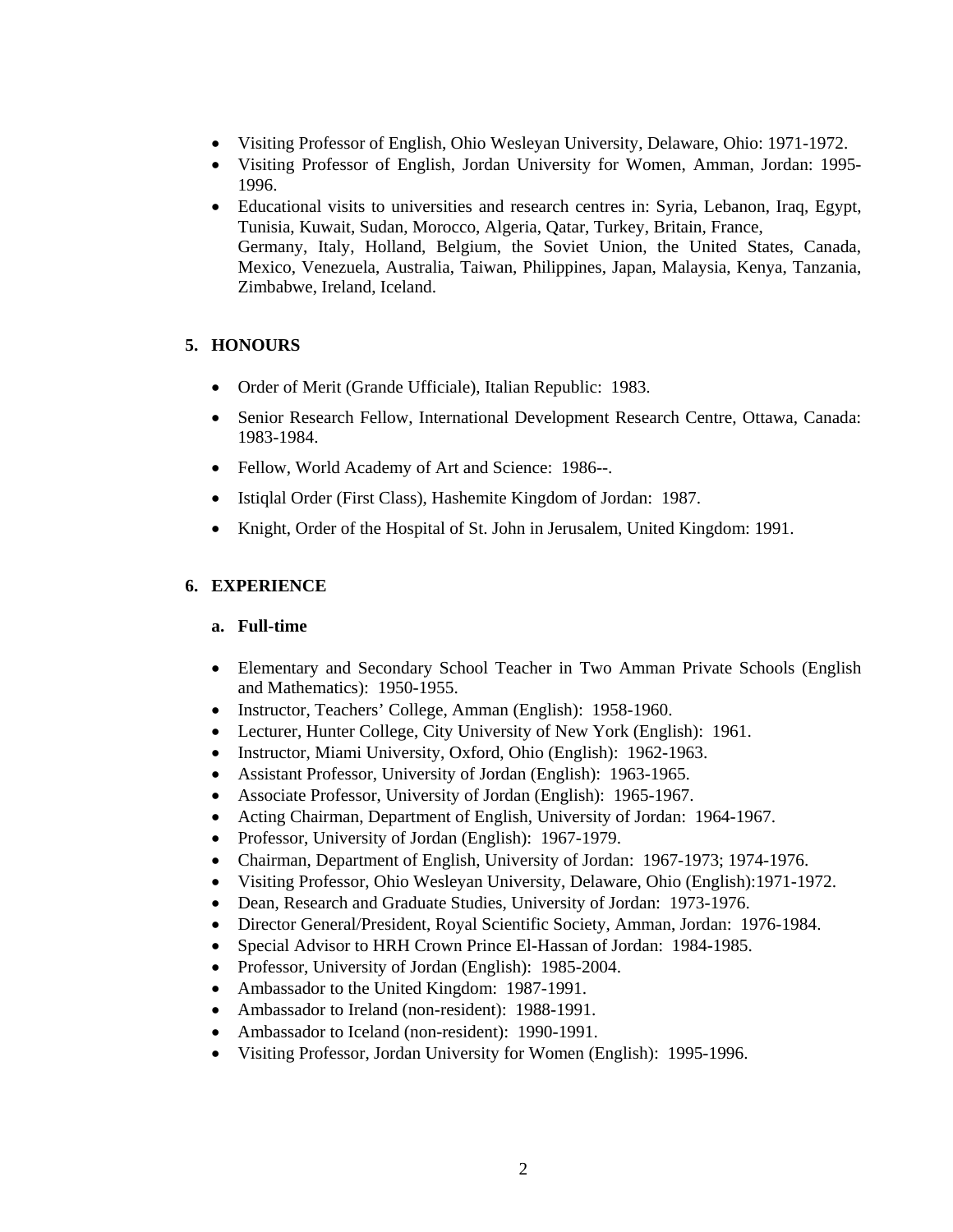### **b. Part-time teaching (English):**

- Royal Police College, Amman, Jordan: 1958-1960.
- Jordan Institute of Social Work, Amman, Jordan: 1966-1971.
- Professor Emeritus, University of Jordan: 2004---.

### **c. Summer teaching:**

- Summer Course in English, International School, Exeter, England: Summer 1957.
- Summer Course for Teachers of English, Ministry of Education, Amman, Summer 1963.
- Summer Course for Ministry of Education Scholarship Students (English): Amman, Jordan: Summer 1964.
- Director, Intensive English Language Summer Course, University of Jordan: Summers 1966 and 1968.
- Summer Course for UNRWA Teachers of English, Amman, Jordan: Summers 1967, 1968 and 1970.

# **7. COUNTRIES VISITED**

- Arab World, Middle East: Syria, Lebanon, Egypt, Iraq, Tunisia, Kuwait, Qatar, Saudi Arabia, Sudan, Morocco, Algeria, United Arab Emirates, Turkey.
- Europe: Britain, France, Italy, Germany (Federal Republic and Democratic Republic), Holland, Belgium, Switzerland, Austria, Yugoslavia, Greece, Sweden, the Soviet Union (various republics), Ireland, Iceland.
- The Americas: The United States, Canada, Mexico, Venezuela.
- Far East and Asia: Australia, Thailand, Taiwan, Hong Kong, Republic of Korea, Singapore, Philippines, Japan, Malaysia, India.
- Africa: Kenya, Tanzania, Zimbabwe.

# **8. ACADEMIC WORK**

### **a. Published:**

- *Tales of the Caliphs,* Longmans Structural Readers, Stage 6, Lonmans, 1965.
- English translation of Suleiman Mousa, *T*. *E*. *Lawrence*: *An Arab View*, Oxford University Press, 1966.
- "The Teaching of English at Post-Secondary Levels in Jordan," *English Language Teaching*, Vol. XXII, No. 2, January, 1966, 161-167.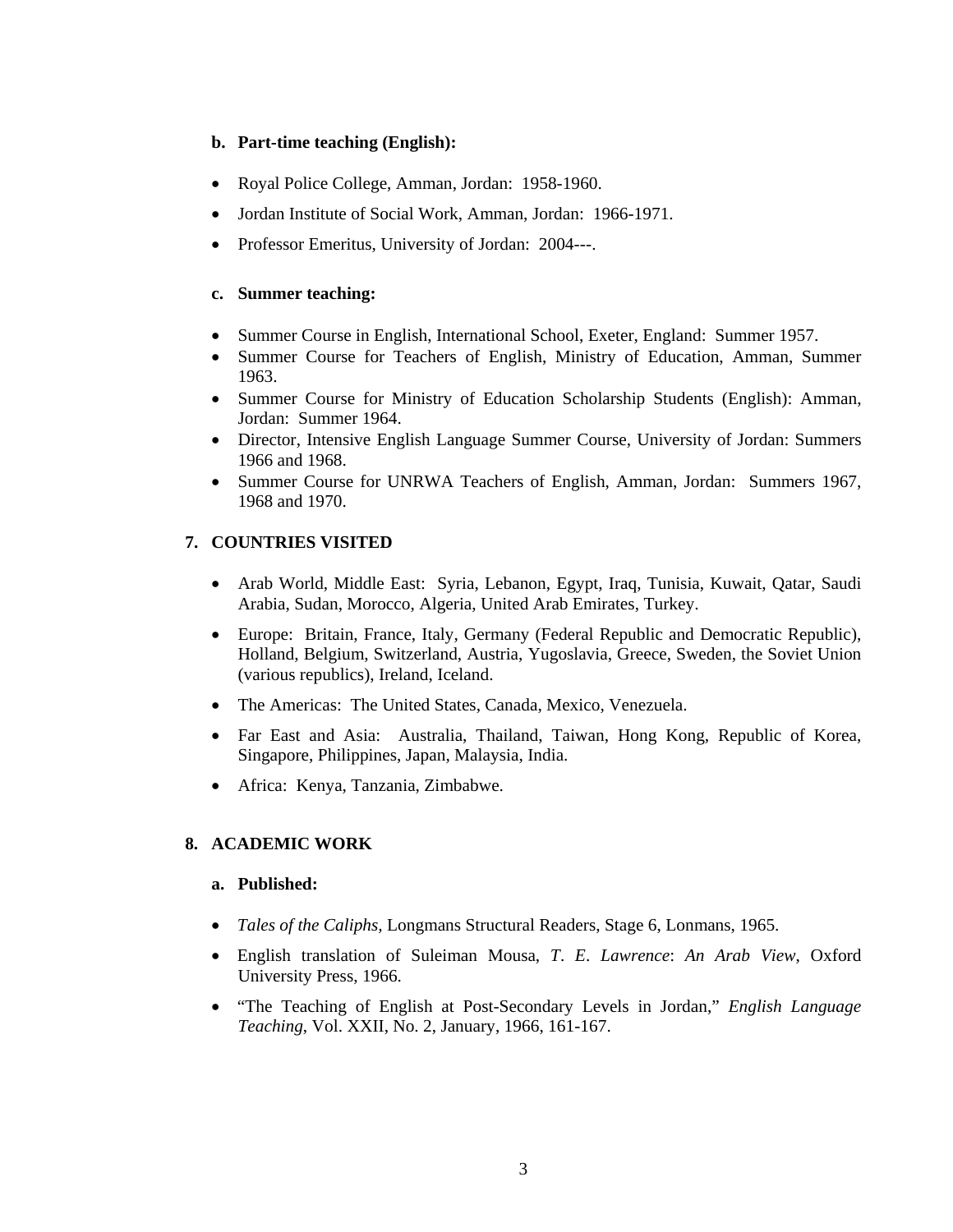- Arabic translation of Glenville Downey, *Antioch in the Age of Theodosius the Great*, Norman, University of Oklahoma Press, 1962. Translation published by Librairie du Liban, in conjunction with the Franklin Foundation, Beirut/New York, 1968.
- "The University of Jordan and its English Department: A Brief Survey," *Overseas Universities, October 1968, 22-25.*
- "The Development of the English Dictionary," *Faculty of Arts Journal*, University of Jordan, January 1969, 5-23.
- *Leaders of Arab Thought*, Longman Graded Structural Readers for the Arab World, Stage 6, Longman, 1969.
- "Standards," (in Arabic), *Al*-*Mujahid Newspaper*, Amman, Vol. I, No. 5, January 6, 1970.
- "Turkish, Italian and French Loanwords in the Colloquial Arabic of Palestine and Jordan," *Studies in Linguistics*, Vol. 23, June 1973, 86-104.
- Introduction (in Arabic) to Mahmud Odeh, *Solar Energy*, Beirut, Dar-al-Nahar, 1979, 13-19.
- "The Importance of Specialized Professional Training for Developing Countries," *Electronics in a Developing World*, Philips, 1982, 25-30.
- "The Translatability of Chaucer into Arabic: A Test Case," *Dirasat* (Human and Social Sciences), Vol. 24, December 1997, 751-773.
- "The English Language and Non-Native Writers of Fiction," *International Journal of Arabic*-*English Studies*, Vol. 5, 2004, 59-92.
- *Geoffrey Chaucer: Introduction and Selected Translations*. Arab Institute for Research and Publishing, 2009.
- Scores of official research, writings and translations.
- English editions of successive development plans in Jordan: 1973-1986.
- Several newspaper and magazine articles and interviews.

#### **b. Editorial Boards:**

- Editorial Board, *Faculty of Arts Journal*, University of Jordan: 1969-1973.
- Chairman, Editorial Board, *Dirasat* (Research Journal published by the University of Jordan): 1973-1976.
- Editorial Board, *Afkar*, (Journal published by the Department of Culture and Arts, Ministry of Culture and Information*,* Jordan): 1974-1977.
- Board of Trustees, *The Arab Perspective* (Journal published by the Jordan Centre for Studies and Information): 1981-1984.
- Advisory Board, *Arab Journal of Science* (ALECSO): 1982-1984.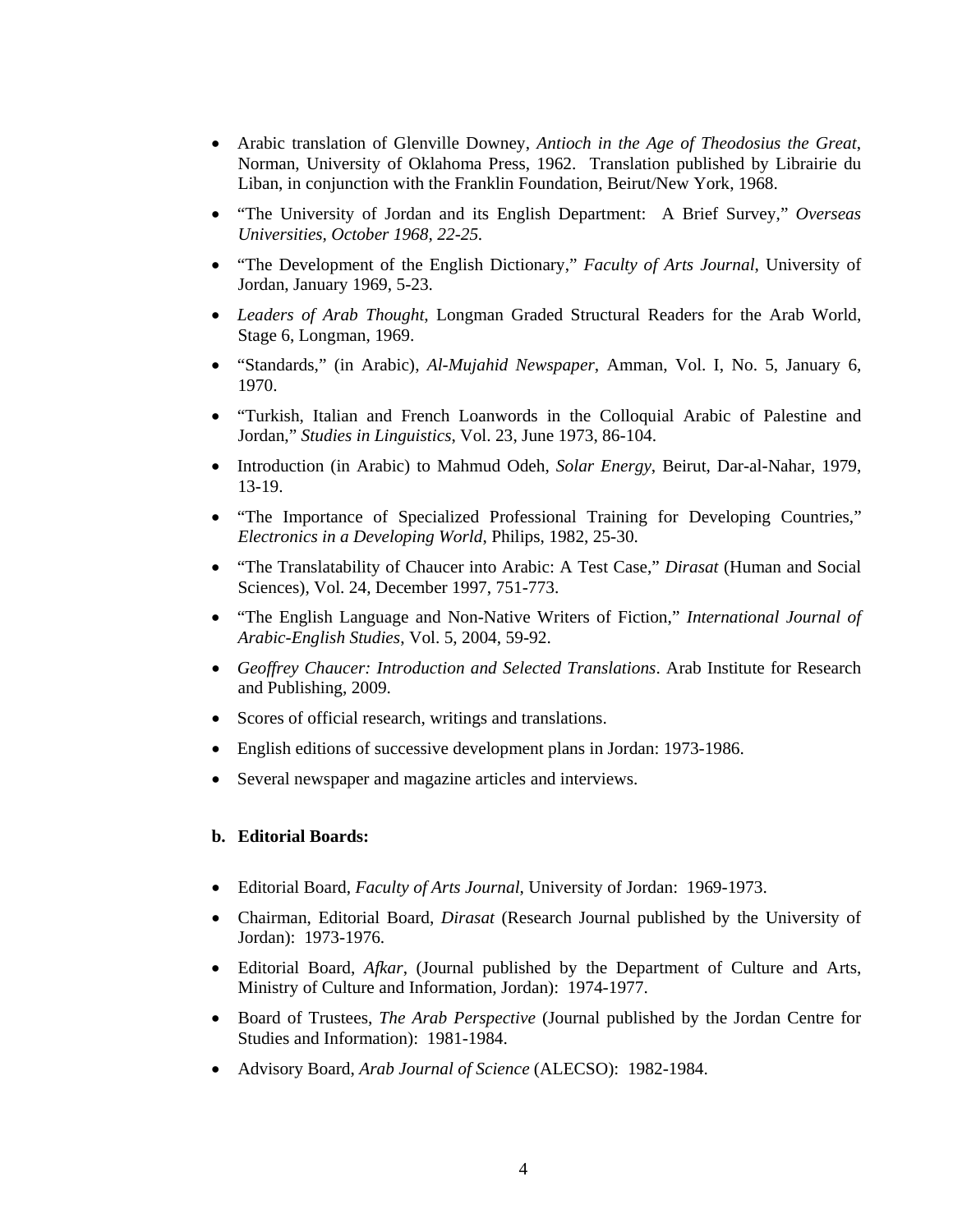- Editorial Board, *Abhath Al*-*Yarmouk* (Humanities and Social Sciences) (Research Journal published by Yarmouk University): 1986-1987.
- Editorial Board, *Al*-*Balqa'* (Research Journal published by the Amman Private University): 1995-1996.
- International Advisory Board, *Jordan Journal of Modern Languages and Literature*: 2008--.

### **c. Reports and Conferences:**

- Several technical and scholarly reports on the teaching of English (language and literature), research and graduate studies, and science and technology policy.
- Several conferences, colloquia and seminars on English and foreign language teaching, university education and administration, research, graduate studies, manpower development, science and technology policy, administration of research organizations, general education and public policy.
- Academic referee on the publication of scholarly and research articles for several research journals in Jordan and five other Arab countries.
- Several academic reports on prospective academic promotions at nine Jordanian and other Arab universities.

### **d. Public Lectures**

Several public lectures, two for which documentation exists:

- "The Palestinian Arabs," **Forum Lecture,** Ohio Wesleyan University, Delaware, Ohio, April 7, 1972.
- "Research for Development," The British Council, Amman, Jordan, October 14, 1974.

### **e. Other**

- Jordan Ministry of Education Committee on the English curriculum for the Compulsory Stage in Jordan: 1965.
- Jordan Ministry of Education Committee on the English curriculum for the Secondary Stage in Jordan: 1969-1970.
- Jordan Ministry of Education Committee on the supervision of English textbook writing in Jordan: 1970-1974.
- Jordan Ministry of Education Committee on the English curriculum for Teachers' Institutes in Jordan: 1973.
- Chairman, Supervisory Committee on the writing of most of the *AMRA English Course for Jordan* Series (Secondary Stage): 1995-1996.

# **9. COUNCILS AND COMMITTEES**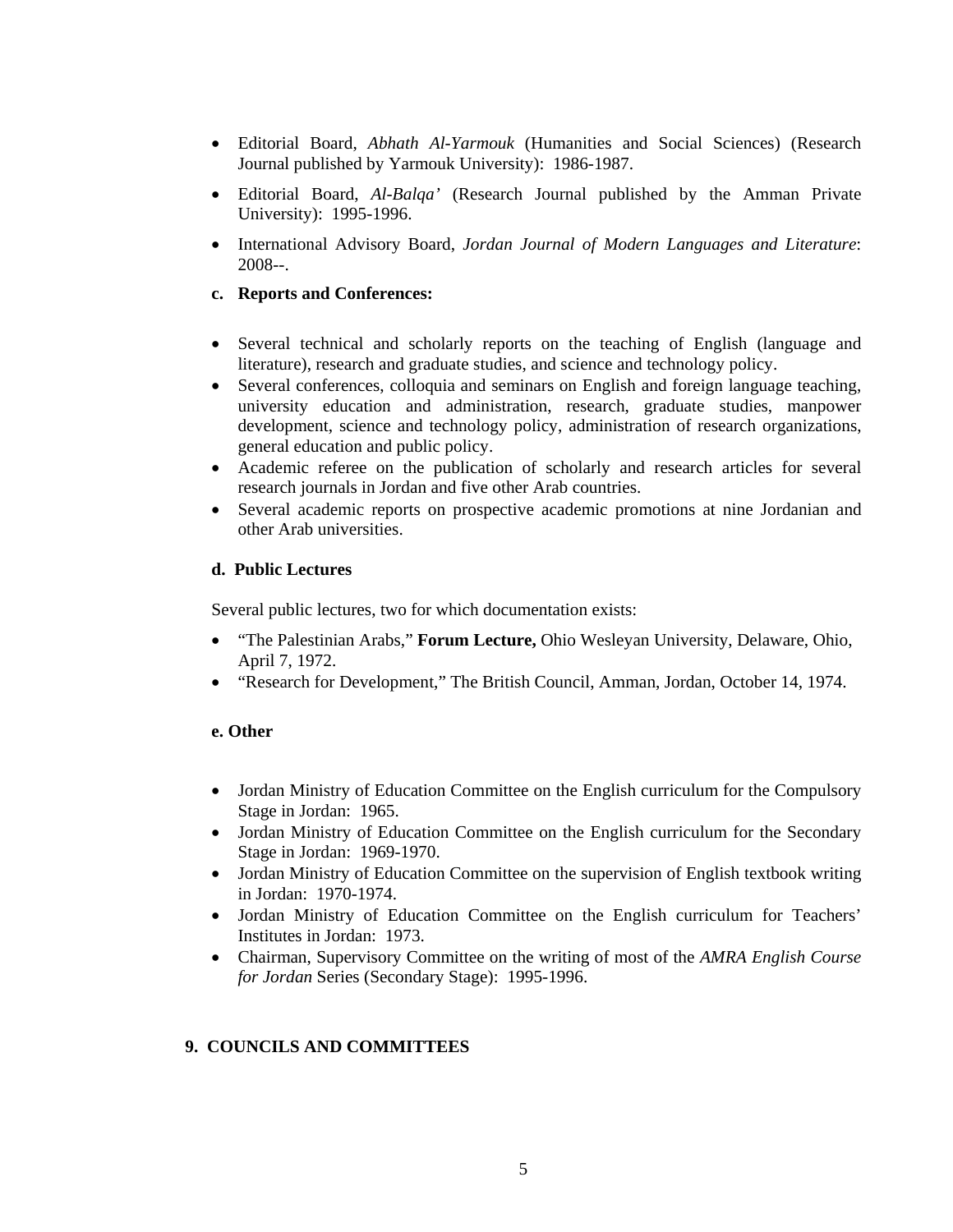- Faculty Council, University of Jordan: 1963-1973; 1974-1976.
- President's Committee on the Re-organization of the University, University of Jordan: 1968-1969.
- Faculty Council, Jordan Institute of Social Work: 1966-1971.
- Jordan Degree Accreditation Committee: 1969-1970.
- New Credit System and Registration Committee, University of Jordan: 1972-1973.
- Council of Deans, University of Jordan: 1973-1976.
- University Council, University of Jordan: 1973-1976.
- Chairman, Research Committee, University of Jordan: 1973-1976.
- Faculty Disciplinary Board of Appeals, University of Jordan: 1973-1976.
- Curriculum Committee, University of Jordan: 1973-1976.
- Chairman, Graduate Council, University of Jordan: 1974-1976.
- Board of Directors, Documentation Centre, University of Jordan: 1974-1976.
- Royal Commission, Yarmouk University, Jordan: 1975-1985.
- Jordan Research Council: 1974-1976.
- Committee on the Development of the Royal Jordanian Military College: 1976.
- Chairman, Executive Committee, Royal Scientific Society, Jordan: 1976-1984.
- Chairman, Personnel Committee, Royal Scientific Society, Jordan: 1976-1984.
- Board of Directors, Telecommunications Corporation, Jordan: 1976-1984.
- Theatre Committee, Ministry of Culture and Youth, Jordan: 1977-1981.
- President, Council of the Federation of Arab Research Councils: 1977.
- Royal Society of Fine Arts, Jordan: 1978-1983.
- World Affairs Council, Jordan: 1978-1991.
- Committee on State Prizes, Jordan: 1979.
- Arab Thought Forum, Amman, Jordan: 1981-1995.
- Chairman, Consultative Group of Experts on Science and Technology Policy, UNESCO: 1981-1983.
- Science Advisory Committee, ALECSO: 1981-1984.
- Executive Committee, World Association of Industrial and Technological Research Organizations (WAITRO): 1981-1984.
- Education and Higher Education Committee, Jordan's *Five*-*Year Development Plan 1986*-*1990*: 1985.
- Science and technology Committee, Jordan's *Five-Year Development Plan 1986-1990:*  1985.
- Committee on the Shoman Foundation Young Arab Scholars Prize, Jordan: 1986.
- Board of Governors, International Development Research Centre (IDRC), Ottawa, Canada: 1986-1998.
- Executive Committee, IDRC Board of Governors, Ottawa, Canada: 1986-1998.
- Chairman, Ph. D. Committee, Department of English, University of Jordan: 1986-1987.
- Chairman of the Board, Phonetics Research Centre, University of Jordan: 1986-1987.
- Degree Accreditation Committee (Linguistics, Humanities, Social Sciences), Ministry of Higher Education, Jordan: 1986-1987.
- Chairman, Teachers' College Committee, University of Jordan: 1986-1987.
- Joint Muslim-Christian Committee, Amman, Jordan: 1986-1987.
- Council of the Language Centre, University of Jordan: 1986-1987.